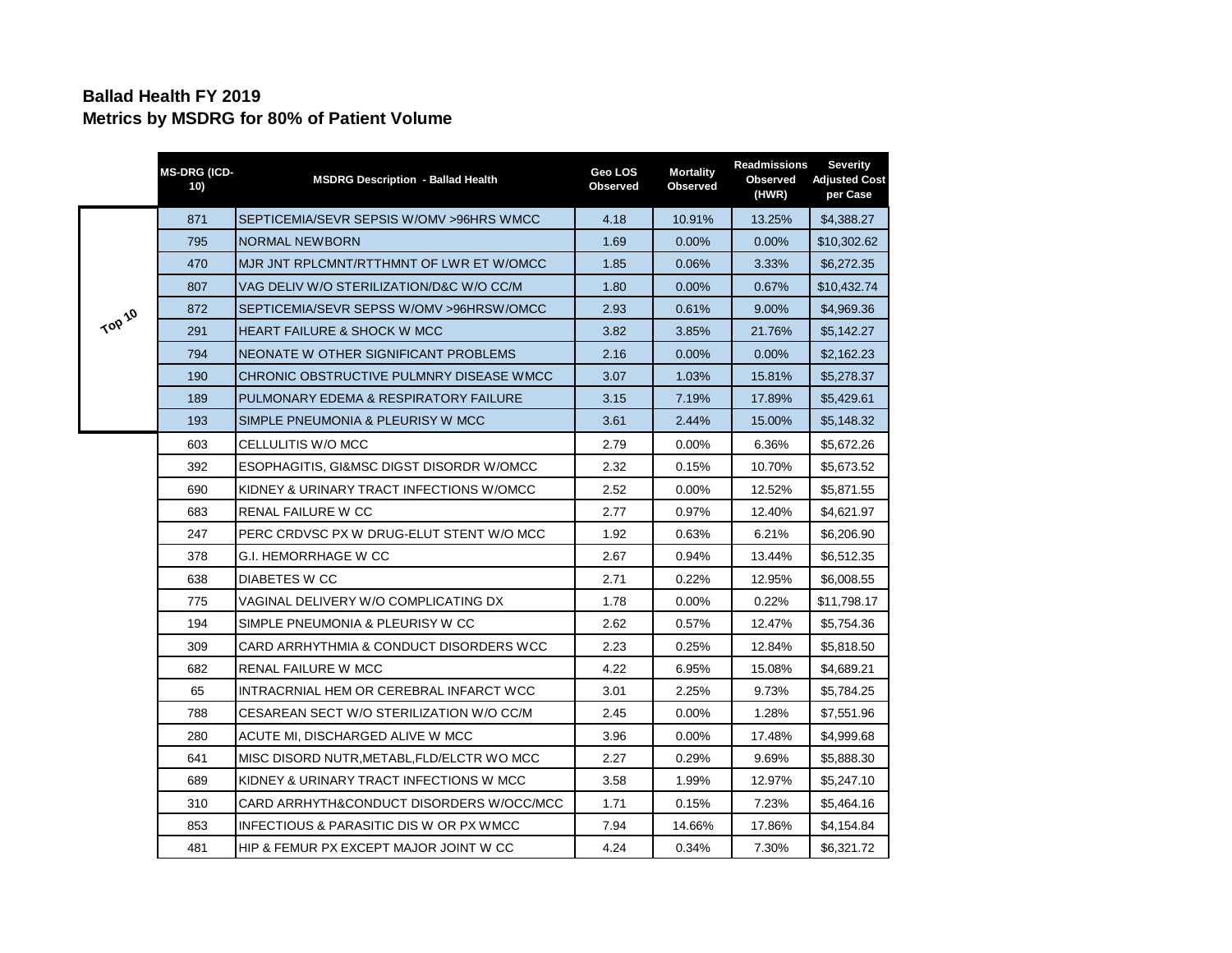| 281 | ACUTE MI, DISCHARGED ALIVE W CC            | 2.29 | 0.00%    | 13.26% | \$4,578.10 |
|-----|--------------------------------------------|------|----------|--------|------------|
| 64  | INTRACRNIAL HEM OR CEREBRAL INFARCT WMCC   | 4.19 | 23.15%   | 12.83% | \$4,910.36 |
| 698 | OTHER KIDNEY & URINARY TRACT DX W MCC      | 4.63 | 4.09%    | 19.69% | \$5,165.69 |
| 287 | CIRC DISORDRS EXC AMI, W CRD CATH W/OMCC   | 1.90 | $0.00\%$ | 7.01%  | \$5,053.47 |
| 793 | FULL TERM NEONATE W MAJOR PROBLEMS         | 4.17 | 0.00%    | 0.00%  | \$1,775.56 |
| 208 | RESPIRATORY SYS DX W VENT SUPPORT <=96 H   | 4.45 | 28.78%   | 13.91% | \$5,374.01 |
| 177 | RESPIRATORY INFECT & INFLAMMATIONS W MCC   | 5.29 | 6.76%    | 19.83% | \$5,352.65 |
| 191 | CHRONIC OBSTRUCTIVE PULMONRY DISEASE WCC   | 2.52 | 0.21%    | 17.17% | \$5,492.73 |
| 308 | CARD ARRHYTHMIA & CONDUCT DISORDERS WMCC   | 3.63 | 5.21%    | 13.23% | \$6,153.42 |
| 377 | G.I. HEMORRHAGE W MCC                      | 4.21 | 4.19%    | 19.26% | \$5,276.37 |
| 552 | MEDICAL BACK PROBLEMS W/O MCC              | 2.78 | 0.44%    | 4.84%  | \$6,677.60 |
| 292 | <b>HEART FAILURE &amp; SHOCK W CC</b>      | 2.80 | 2.22%    | 18.75% | \$5,316.07 |
| 806 | VAG DELIV W/O STERILIZATION/D&C W CC       | 1.99 | $0.00\%$ | 0.84%  | \$9,650.73 |
| 439 | DISORDER OF PANCREAS EXC MALIGNANCY W CC   | 2.89 | 0.24%    | 12.96% | \$4,922.41 |
| 854 | INFECTIOUS & PARASITIC DIS W OR PX W CC    | 4.40 | 0.25%    | 9.00%  | \$4,802.76 |
| 483 | MJR JNT&LMB REATTCHMNT PX UP EXT           | 1.30 | 0.00%    | 3.93%  | \$6,070.84 |
| 389 | G.I. OBSTRUCTION W CC                      | 2.96 | 0.51%    | 10.16% | \$5,319.81 |
| 246 | PRC CRDVSCPX W DRGELT ST WMCC OR 4+VS/ST   | 3.73 | 4.37%    | 12.74% | \$6,170.61 |
| 312 | SYNCOPE & COLLAPSE                         | 2.03 | 0.79%    | 7.24%  | \$5,052.29 |
| 330 | MAJOR SMALL & LARGE BOWEL PX W CC          | 5.62 | 0.52%    | 14.02% | \$6,485.11 |
| 101 | SEIZURES W/O MCC                           | 2.08 | 0.54%    | 9.14%  | \$5,073.40 |
| 640 | MISC DISORD NUTR, METABL, FLD/ELCTRL W MCC | 3.34 | 4.66%    | 19.94% | \$5,822.39 |
| 460 | SPINAL FUSION EXCEPT CERVICAL W/O MCC      | 2.58 | 0.00%    | 5.42%  | \$5,146.63 |
| 305 | HYPERTENSION W/O MCC                       | 1.92 | $0.00\%$ | 7.41%  | \$5,108.69 |
| 812 | RED BLOOD CELL DISORDERS W/O MCC           | 2.12 | 0.61%    | 11.43% | \$5,265.21 |
| 202 | BRONCHITIS & ASTHMA W CC/MCC               | 2.22 | 0.00%    | 7.17%  | \$4,799.12 |
| 313 | <b>CHEST PAIN</b>                          | 1.48 | 0.32%    | 6.38%  | \$4,143.54 |
| 637 | DIABETES W MCC                             | 3.74 | 1.00%    | 22.22% | \$5,632.39 |
| 175 | PULMONARY EMBOLISM W MCC                   | 3.73 | 2.73%    | 8.90%  | \$4,899.30 |
| 766 | CESAREAN SECTION W/O CC/MCC                | 2.39 | 0.00%    | 1.00%  | \$8,884.85 |
| 176 | PULMONARY EMBOLISM W/O MCC                 | 2.28 | 0.68%    | 6.90%  | \$4,727.32 |
| 948 | SIGNS & SYMPTOMS W/O MCC                   | 2.38 | 2.85%    | 8.02%  | \$5,393.15 |
| 884 | ORGANIC DISTURBANCES&MENTAL RETARDATION    | 6.00 | 1.16%    | 9.68%  | \$5,217.11 |
| 787 | CESAREAN SECT W/O STERILIZATION W CC       | 2.76 | 0.00%    | 1.06%  | \$6,859.92 |